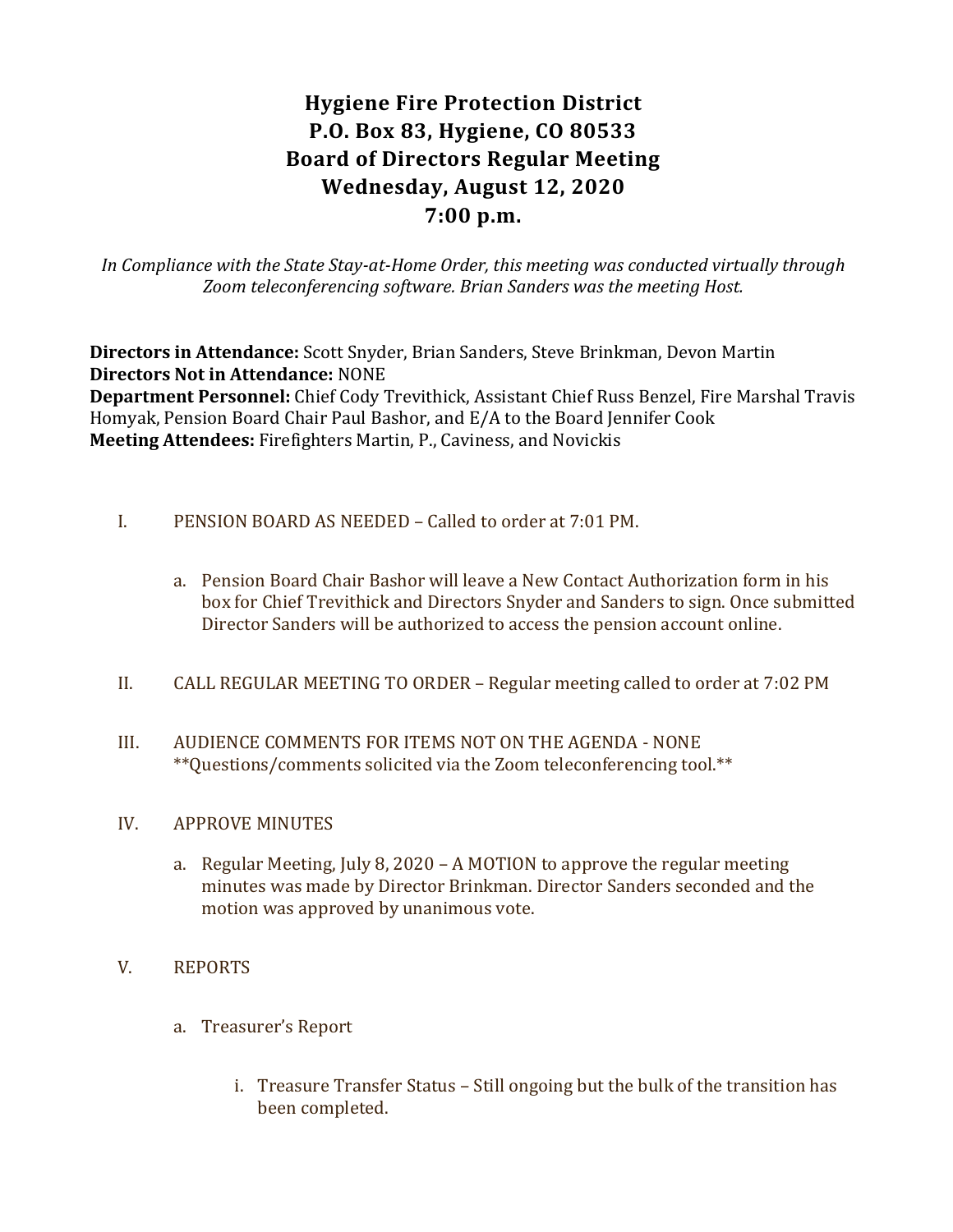- ii. July Financials Director Sanders sent complete financials to the Board prior to the meeting. The budget-to-actual report was reviewed and Director Sanders noted some of the accounts that are proportionally high for this point in the year. Professional fees are slightly high, but it is not unexpected due to additional legal fees.
	- 1. We expect to take ownership of the new truck next week but the final payment isn't due until we officially "accept" it, pending inhouse testing of functionality and completeness.
	- 2. Most of the property tax revenue payments have been received. We may need to prepare for a drop in tax revenue in 2021 due to the financial impact of COVID-19 on District residents, but we will get a revenue estimate in August or September before we have to do the 2021 budget.
	- 3. A MOTION to approve the June financials was made by Director Brinkman. Director Snyder seconded and the motion was approved by unanimous vote.
	- 4. There was a question about donations through the nonprofit. Donations made to the 501(c)3, "Friends of Hygiene Fire," are included in the nonprofit accounts, and therefore do not appear on the District/Operating financials.
	- 5. Area developers pay a pre-set fee to cover expenses related to property tax exclusions from the HFPD. We are already close to exceeding that amount so we may want to consider increasing the property tax exclusion fee next year.
	- 6. Chief Trevithick has the paperwork prepared to send to the federal government for wildland payroll reimbursements. Until we receive that funding, the HFPD fronts compensation to those who have deployed. Director Sanders will check with former Director Molly Baldrige to find out about the payment process for deployment pay/payroll taxes to volunteers.
	- 7. Director Sanders reported that former Director Molly Baldrige uploaded a lot of HFPD documents to Google Docs, including a number relating to the Turner Lease.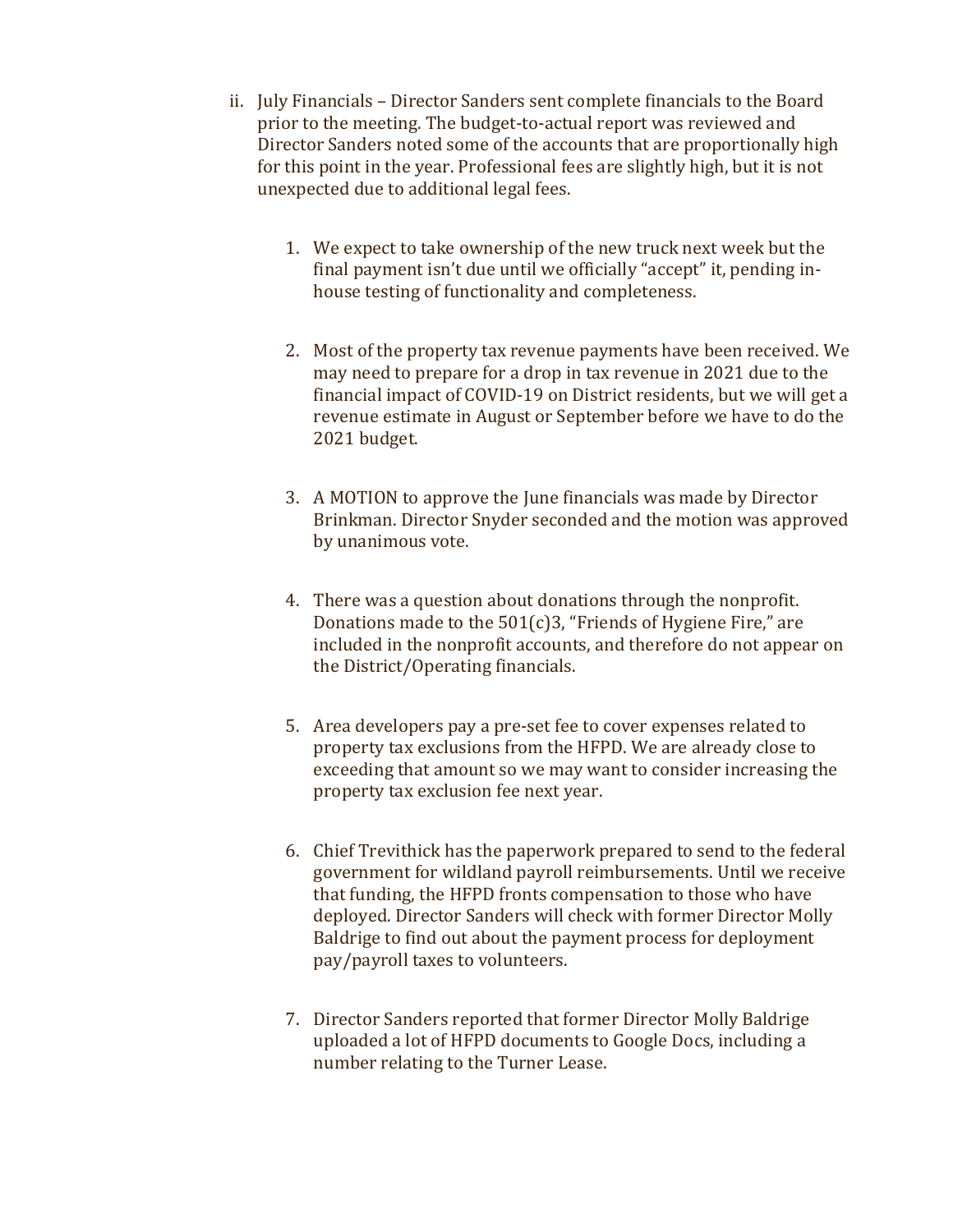- 8. The CSAFE investment is earning decent interest but has declined slightly with the drop in APR. Director Sanders would like to put another \$200k into the account to earn more on non-immediate funds. Director Brinkman proposed that we keep 25% of annual funding available and invest the rest into the CSAFE, withdrawing the next three month's funds on a quarterly basis thereafter.
- iii. Audit Status The audit is complete and has been signed by both Director Snyder and Director Sanders. Will be submitted before the September deadline.
- iv. CPA Search Ongoing. Director Sanders spoke with two different firms and reported having a good experience with both of them. Both are expensive, charging between \$140-\$350/hour. The CPA estimated  $\sim$ 1/2 hour per month, and suggested that we might reduce the cost by limiting it to a quarterly review. Director Sanders will look at the budget to see how the additional cost will fit in.
- b. Secretary's report
	- i. Upcoming deadlines
		- 1. Audit due to state auditor within 30 days after receipt.
		- 2. Need to start actively planning for the 2021 budget. The first draft must be presented to the Board at the October meeting.
- c. Chief's Report
	- i. Run Data We are still figuring out who will take on this task. Chief Trevithick reported that there were 35 calls in July, including a particularly difficult and traumatic head-on collision which resulted in the death of a local young man.
	- ii. Fuel Tanks The fuel tanks have been moved and are in the process of being hardwired. They should be ready for use by the end of the week. The fueling system is wired to a timer, so fuel is only available for a pre-set period and can only be accessed by authorized users. Security cameras have been installed to monitor the tanks 24/7.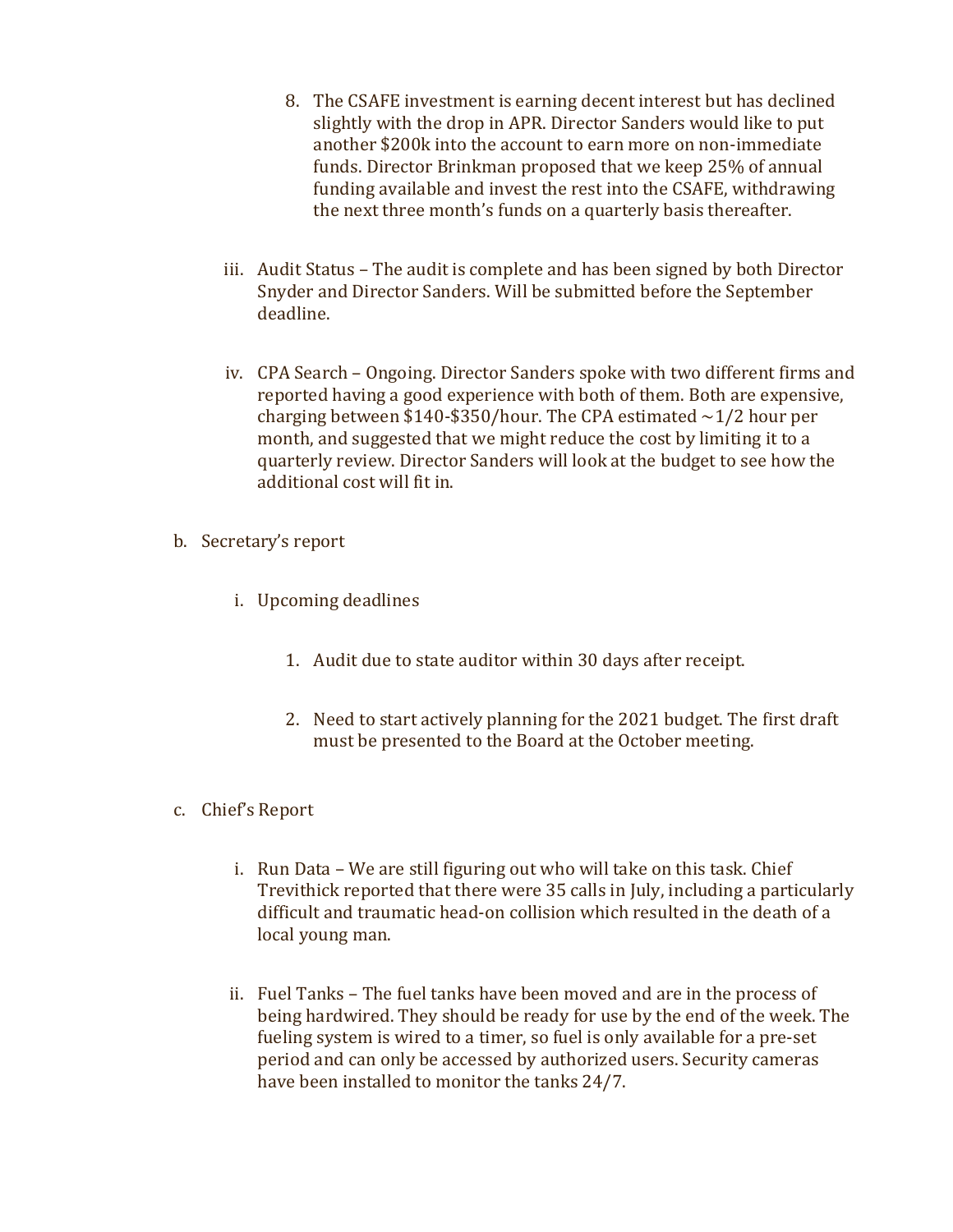- iii. Copy Machine Chief Trevithick is leaning towards leasing vs buying a new printer/copier. The concern is that it will get used a lot in some month but very little in others, but we will have to pay the monthly fee regardless of use. Most Board Members agree that leasing is the better way to go. The cost will need to be entered as part of the 2021 budget. Chief Trevithick will reach out to Director Snyder's contact in Longmont and get the process started.
- iv. Type 3 Status The new engine is coming in the next week and Chief Trevithick will notify the members and Board when it arrives. Once it arrives, it will be parked in the bays to be equipped for fighting wildland and structure fires, as well as medical calls. This truck also has a different pump setup so Chief Trevithick will make sure that all the members are trained on its operation. We are still waiting on delivery of some of the equipment, so it will take at least two weeks, and possibly up to two months, from the time of receipt until complete. Once the engine is fully prepped, finalized and approved, it will officially go into service.
	- 1. Director Brinkman suggested holding an open house to present the new engine to the District members. The community could see the new addition to the fleet and get a "tour" of its capability and advantages. Once we have a known date that the truck is ready to be put in service, we can promote the event on social media and the website. COVID-19 safety measures will be enforced.
- v. Shift Coverage Assistant Chief Benzel presented shift coverage numbers for July. We had 100% coverage for the entire month, and there were between four and six workers on every shift.
- vi. EMS Management In process. EMS Director Cindy Brown wants to step down but has agreed to stay on through the COVID-19 crisis. It is particularly difficult to find someone to fill this position when medical personnel are in unusually high demand. Chief Trevithick has full confidence in the abilities of the EMTs but we need to get a plan in place to manage ongoing training and certifications. It will be easier when the COVID threat and restrictions have lifted and we can get back on track for in-house trainings. Chief Trevithick and Assistant Chief Benzel will consider the options and continue working towards finding a solution.
- vii. Other Issues & Opportunities
	- 1. Four of the HFPD members were recently picked up by other departments. They will go through academy in their respective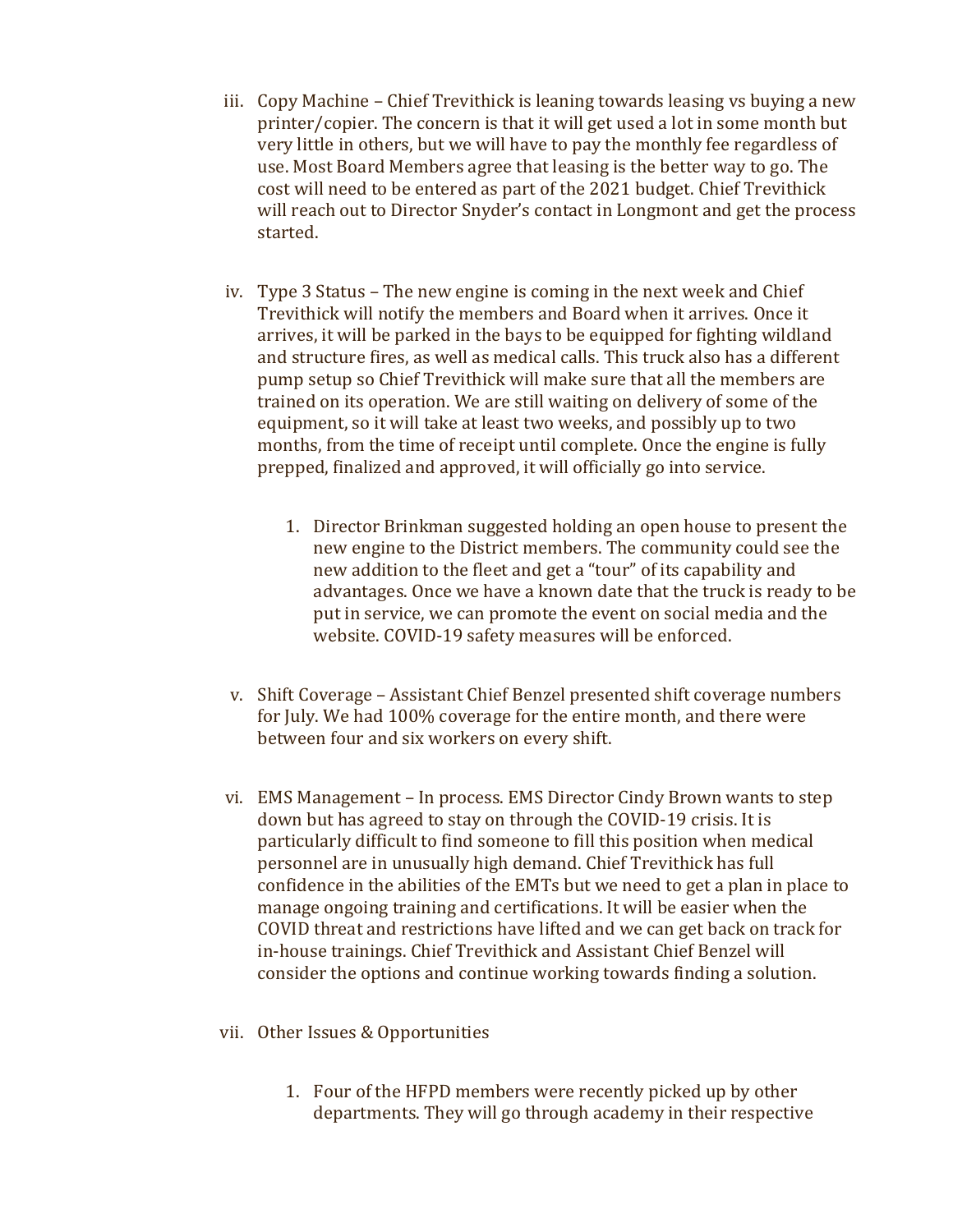Districts and be able to bring their education back to Hygiene. Having members that belong to multiple Departments facilitates improved training and promotes good working relationships with other Districts. The Board suggested that this might be something that should be promoted on the website.

- 2. The older brush truck (2831), along with three Department members, have been on three deployments. First was in Wheatland, then to Casper, and finally Cody, WY. The truck came back from Cody with some mechanical problems, but was able to be fixed in a relatively short period of time. We put it back on the available list and it is now deployed to the Pine Gulch Fire in Grand Junction, along with two Department members.
	- Deployments are beneficial to the Hygiene Fire Protection District in multiple ways: deployed members gain significant experience fighting fires and are therefore better prepared to fight fires in Hygiene, the HPFD's commitment to helping other communities generates goodwill and reciprocity in the unfortunate event that our District is affected by local wildfires and need the assistance of national resources to get them under control; and the District earns money for each apparatus sent out, so the Department accrues additional funds without having to increase taxes on the District members.
	- Some of the Board Members asked that we promote the deployment on the website as a way of engendering additional pride in the Hygiene firefighters. District members should be aware of how deployments benefit them, as well as reassure the community that they do not compromise service locally. Promoting deployments could also serve as a recruiting incentive for new volunteers.
- 3. EMS is planning a snake bite training on August  $22<sup>nd</sup>$  at Rabbit Mountain. It will involve a low-angle rescue to get the victim out and Medevac will respond for training in patient evacuation via helicopter.
- 4. The fee schedule for fire prevention service and inspections has not been updated since 2014, before the new codes were adopted. Nearly every other District has doubled their fees over that time period. We need a resolution to update the fee schedule, and the changes must be listed on the website. Fire Marshal Homyak will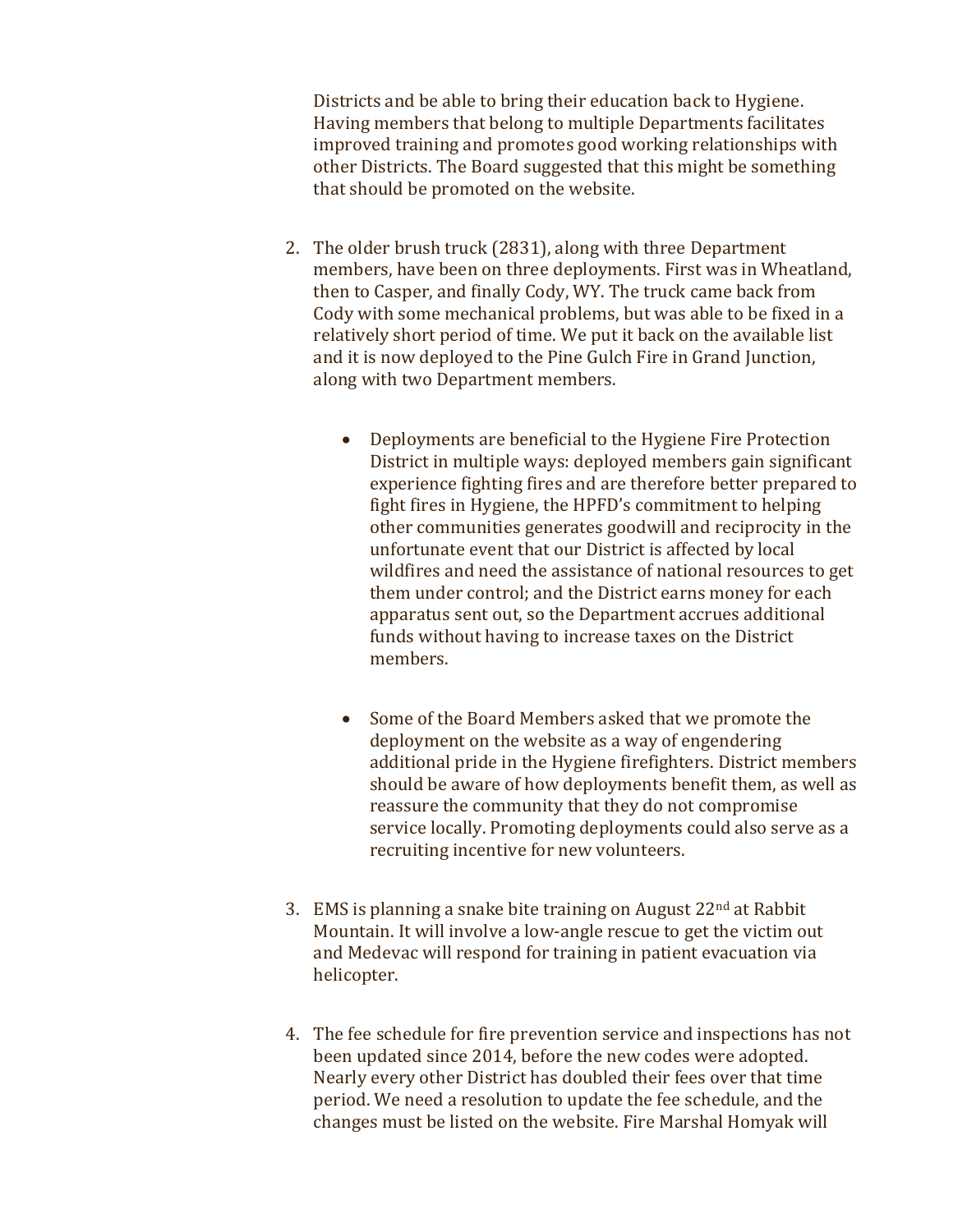write up a resolution with the new fee schedule for the Board to approve.

viii. Terrorism Coverage? – We received communication offering terrorism coverage as an addition to our current insurance policy. It isn't likely to come up but it's inexpensive so the Board approved adding it to our annual policy.

### VI. OLD BUSINESS

- a. Temporary Training Ground Lease Roberta Sadar is comfortable with and ready to sign the lease that we've drawn up to use some of her property for temporary training grounds. We can get the Conexes transported and set up as soon as both parties sign the lease.
	- i. The goal is still to secure permanent training grounds and Training Captain Barnaby put in a lot of work trying to get Cemex to donate or sell some of their land to the HFPD. He was recently picked up by Mountain View and has taken a leave of absence to go through academy. Chief Trevithick is planning to pick up where he left off before we get too far down the road of setting up training equipment on the Sadar property. Director Martin volunteered to help keep the conversation moving forward with Cemex, at the highest executive level possible.
- b. Board Vacancy Director Snyder contacted two District residents who had previously expressed interest in serving, but had to withdraw for personal reasons. One is still not in a position to serve, but the other is willing and interested. FF Martin has also expressed interested but is not looking to force the issue. He acknowledges that it is a conflict of interest since he would simultaneously be serving as a firefighter for the District but is willing to fill the seat if an alternative cannot be found. Pension Board Chair Bashor spoke to a few people who may also be interested. The Board decided to invite anyone who is interested joining the Board to attend the September meeting. The Board can find out why each in interested in serving and the attendees can ask questions about the role.
- VII. EXECUTIVE SESSION A MOTION to go into executive session was made by Director Brinkman at 8:25 PM. Director Snyder seconded and the motion was approved by unanimous vote.
	- a. Post Office Lease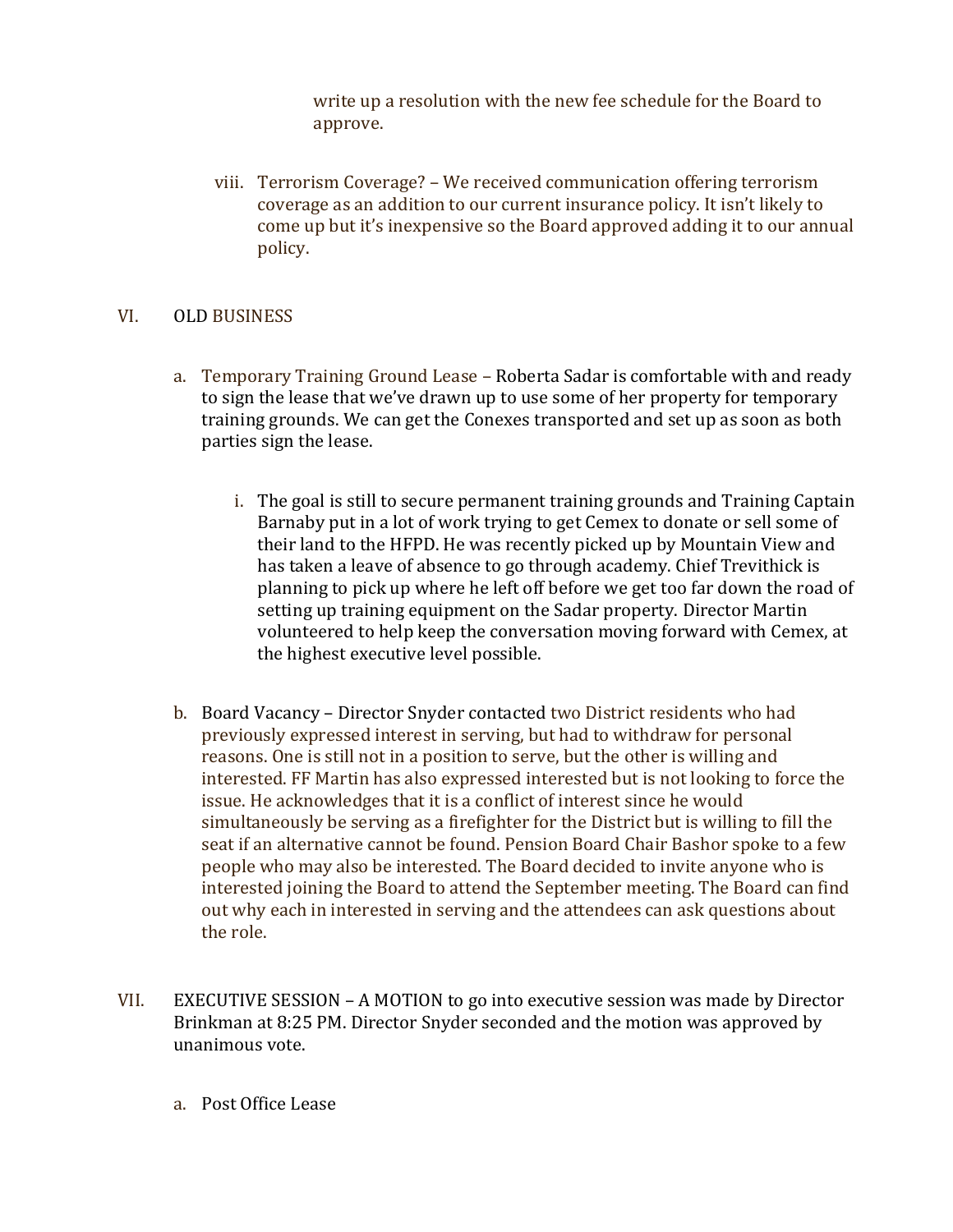- i. Institutional Memory
- ii. Documents provided by Arnold Turner

#### VIII. NEW BUSINESS - NONE

#### IX. AGENDA NEXT MONTH

- a. Work Session? No discussion
- b. Regular Meeting No discussion
- X. ADJOURNMENT A MOTION was made to adjourn the meeting after exiting the executive session.

### Motion/Resolution Summary:

- MOTION to approve the regular meeting minutes
- MOTION to approve the June financials
- MOTION to go into Executive Session
- MOTION to adjourn the meeting

# **ACTION ITEMS:**

# **Chief Trevithick**

- − Sign the New Contact Authorization form for Director Sanders to access the pension accounts
- − Reach out to Director Snyder's contact in Longmont and get the process started to lease a printer/copier/scanner
- − Notify the members and Board when the new engine arrives

# **Assistant Chief Benzel – NONE**

#### **Fire Marshal Homyak**

− Write up a resolution with the new fee schedule for the Board to approve